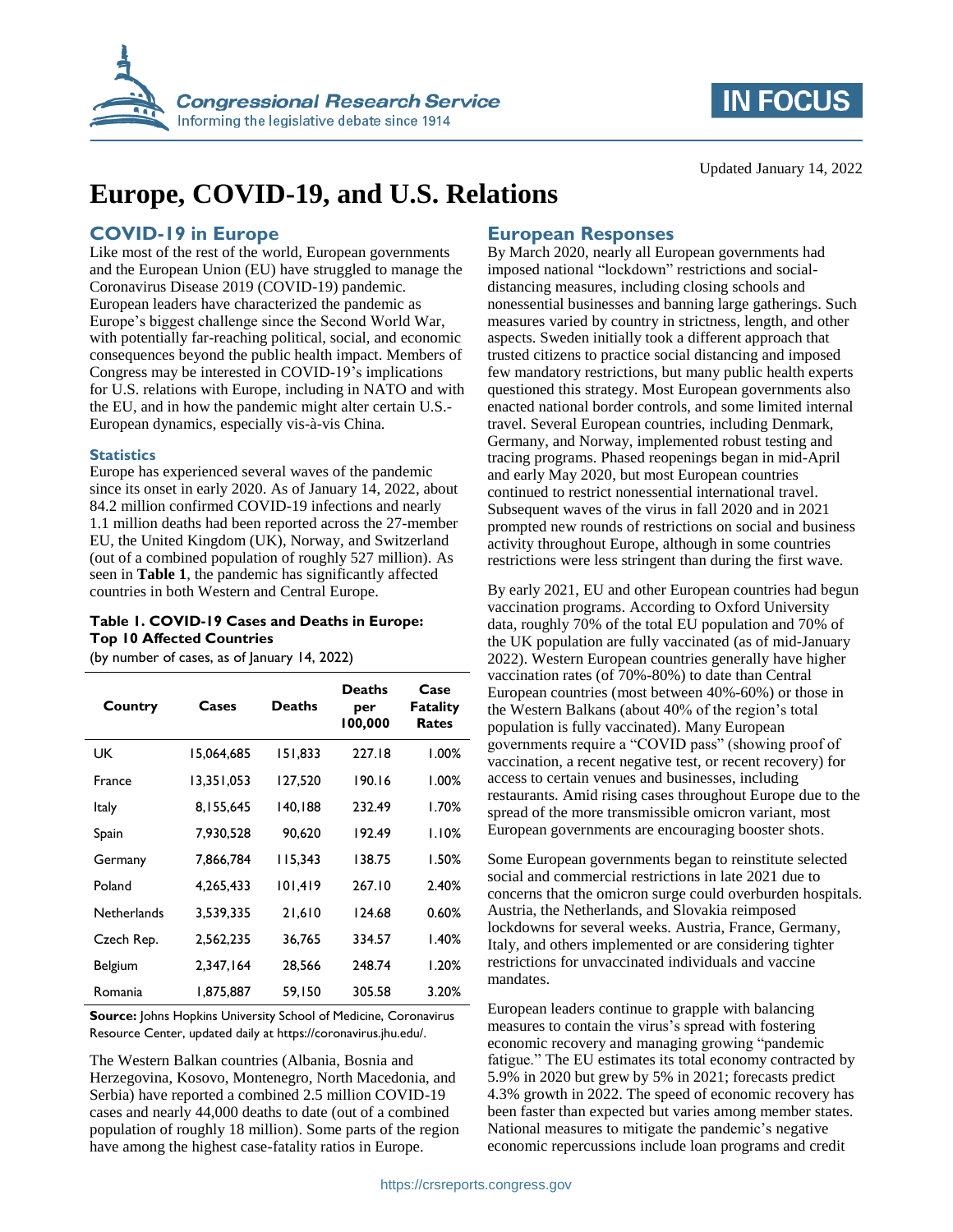guarantees for companies, income subsidies for affected workers, tax deferrals, and debt repayment deferments.

#### **EU Actions**

Although national governments retain control over most aspects of health policy, the EU has sought to play a leading role in managing the European response to the pandemic and in harmonizing policies in an effort to prevent internal discord and promote EU solidarity. The EU coordinated the imposition of bloc-wide travel restrictions on most foreign visitors; worked to ensure the provision of sufficient personal protective equipment (PPE) and other medical supplies across Europe; and supported research and development of treatments, diagnostics, and vaccines, in part through leading international donor efforts. The EU procured vaccines on behalf of all member states. Although initial production delays and a slow start to vaccine distribution sparked frustration among some European leaders and publics, the EU procurement initiative is largely regarded as a success given the relatively high vaccination rates across much of the bloc.

The EU also has focused on promoting economic recovery. In April 2020, the EU agreed on a  $6540$  billion (about \$590 billion) financial aid package for pandemic-affected workers, businesses, and member states. In February 2021, the EU finalized a  $\epsilon$ 750 billion (around \$911 billion) recovery fund—to include issuing EU bonds backed jointly by member states—attached to a  $\epsilon$ 1.1 trillion (roughly \$1.3) trillion) budget for 2021-2027. The European Central Bank, which manages the EU's common currency (the euro) used by 19 members, established an emergency bond-buying program totaling  $\epsilon$ 1.8 trillion (about \$2.2 trillion) as of December 2020 (it is scheduled to end in March 2022).

#### **NATO's Role**

NATO and allied military personnel, including from the United States, actively assisted civilian responses to COVID-19 in Europe and beyond. Although NATO traditionally focuses on military threats, it possesses command-and-control and logistics capabilities to coordinate multilateral responses to a range of security challenges, including natural disasters and the COVID-19 pandemic. Among other measures, NATO officials report that allied military delivered critical supplies around the world and helped build field hospitals and conduct testing across the alliance. In an effort to bolster its pandemic response capacities, NATO also established a stockpile of medical equipment and a new fund to enable rapid distribution of medical supplies and services.

#### **Impact on U.S.-European Relations**

At its onset in 2020, the COVID-19 pandemic further strained fraught U.S.-European relations during the Trump Administration. U.S. and EU travel bans, competition for PPE and medical equipment, and President Trump's decision to withdraw from the World Health Organization (WHO) exacerbated tensions with many European countries and the EU. The Trump Administration asserted it was working with European partners to address aspects of the pandemic, including in NATO and the Group of 7 (G-7) leading industrialized democracies. U.S. and EU scientific and regulatory experts also established technical dialogues on pandemic-related issues in 2020.

Upon taking office, President Biden pledged to enhance cooperation with Europe to defeat COVID-19, halted the U.S. withdrawal from the WHO, and announced the United States would join COVAX, a WHO-led initiative supported by the EU to deliver vaccines and treatments to developing countries. At their June 2021 summit, the United States and the EU identified ending the pandemic as a key priority; among other measures, they have committed to bolster COVID-19 vaccine supplies globally, including by donating vaccines and addressing manufacturing and supply chain challenges. The United States and the EU also are involved in World Trade Organization (WTO) discussions on trade responses to the pandemic, including the concept of waiving intellectual property rights (IPR) on COVID-19 vaccines. The Biden Administration has voiced support for a potential waiver, but Members of Congress are divided and the EU has proposed alternatives. (See CRS In Focus IF11858, *Potential WTO TRIPS Waiver and COVID-19*.)

#### **Relations with China**

Some U.S. officials and Members of Congress have voiced apprehension about China's efforts to enhance its influence in Europe. Notwithstanding initial concerns that China's *face-mask diplomacy* would build goodwill in Europe, the pandemic and its aftermath—including China's waging of a pandemic-related disinformation campaign in Europe—may have contributed to hardening European attitudes toward China. For some Europeans, the pandemic has highlighted Europe's overreliance on China in global supply chains and the vulnerability of Europe's critical infrastructure and companies to foreign takeover. The Biden Administration and the EU have committed to intensifying cooperation on the strategic and economic concerns posed by China and have restarted a dialogue on China begun by the Trump Administration, but devising common U.S.-European policy approaches may remain challenging.

#### **Congressional Interests**

Many Members of Congress retain a long-standing interest in European affairs and U.S.-European efforts to tackle global challenges such as the COVID-19 pandemic. Potential areas for congressional consideration include

- The extent of collaboration on COVID-19 in forums such as NATO and the G-7, and progress on U.S.-EU initiatives to boost global vaccine access, resolve supply chain issues, improve pandemic preparedness and early warning, and support global economic recovery
- The WTO trade response to the pandemic, including U.S. and EU approaches to IPR obligations for COVID-19 vaccines and treatments
- Options for countering COVID-19 disinformation campaigns that have targeted the United States and its European allies and are believed to be backed by China, Russia, or other foreign powers.

**Kristin Archick**, Specialist in European Affairs **Paul Belkin**, Analyst in European Affairs **Sarah E. Garding**, Analyst in European Affairs **Derek E. Mix**, Specialist in European Affairs **Rachel L. Martin**, Research Assistant